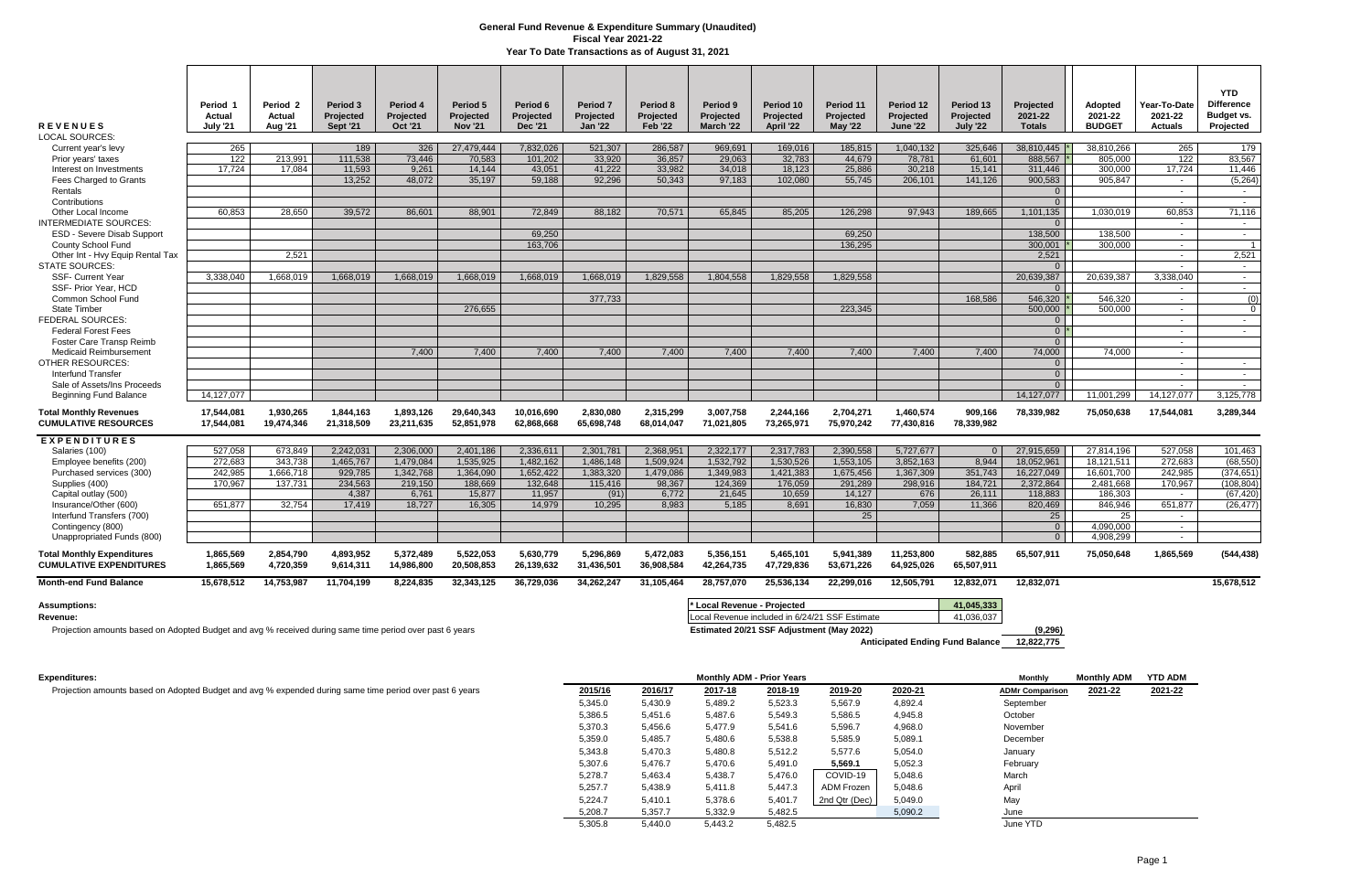# **Lincoln County School District Monthly Comparison - Projected to Actual July 31, 2021**

|                                         |            |               | <b>Actual</b>      |
|-----------------------------------------|------------|---------------|--------------------|
|                                         |            |               | <b>Compared to</b> |
| <b>REVENUES</b>                         | Projected  | <b>Actual</b> | Projected          |
| <b>LOCAL SOURCES:</b>                   |            |               |                    |
| <b>Current year's levy</b>              | 68         | 265           | 197<br>$\ast$      |
| Prior years' taxes                      | 150        | 122           | $\ast$<br>(28)     |
| <b>Interest on Investments</b>          | 10,905     | 17,724        | 6,818              |
| <b>Fees Charged to Grants</b>           |            |               |                    |
| <b>Rentals</b>                          |            |               |                    |
| <b>Contributions</b>                    |            |               |                    |
| <b>Other Local Income</b>               | 1,363      | 60,853        | 59,490             |
| <b>INTERMEDIATE SOURCES:</b>            |            |               |                    |
| <b>ESD - Severe Disability Support</b>  |            |               |                    |
| <b>County School Fund</b>               |            |               | $\ast$             |
| <b>Other - Heavy Equip Rental Tax</b>   |            |               |                    |
| <b>STATE SOURCES:</b>                   |            |               |                    |
| <b>SSF- Current Year</b>                | 3,338,040  | 3,338,040     | $\ast$<br>۰        |
| <b>SSF- Prior Year</b>                  |            |               | $\ast$             |
| <b>Common School Fund</b>               |            |               | *                  |
| <b>State Timber</b>                     |            |               | $\ast$             |
| <b>FEDERAL SOURCES:</b>                 |            |               |                    |
| <b>Federal Forest Fees</b>              |            |               | $\ast$             |
| <b>Foster Care Transportation Reimb</b> |            |               |                    |
| <b>Medicaid Reimbursement</b>           |            |               |                    |
| <b>OTHER RESOURCES:</b>                 |            |               |                    |
| <b>Interfund Transfer</b>               |            |               |                    |
| <b>Sale of Assets/Ins Proceeds</b>      |            |               |                    |
| <b>Estimated Beginning Fund Balance</b> | 11,001,299 | 14,127,077    | 3,125,778          |
| <b>Total Monthly Revenue</b>            | 14,351,825 | 3,417,004     | 3,192,256          |

# **E X P E N D I T U R E S**

| Salaries (100)                    | 509,244   | 527,058   | 17,814     |
|-----------------------------------|-----------|-----------|------------|
| <b>Employee benefits (200)</b>    | 325,199   | 272,683   | (52, 516)  |
| <b>Purchased services (300)</b>   | 1,055,749 | 242,985   | (812, 764) |
| Supplies (400)                    | 155,428   | 170,967   | 15,538     |
| Capital outlay (500)              | 18,823    |           | (18, 823)  |
| Insurance/Other (600)             | 593,771   | 651,877   | 58,106     |
| <b>Interfund Transfers (700)</b>  |           |           |            |
| <b>Contingency (800)</b>          |           |           |            |
| <b>Unappropriated Funds (800)</b> |           |           |            |
| <b>Total Monthly Expenditures</b> | 2,658,214 | 1,865,569 | (792, 645) |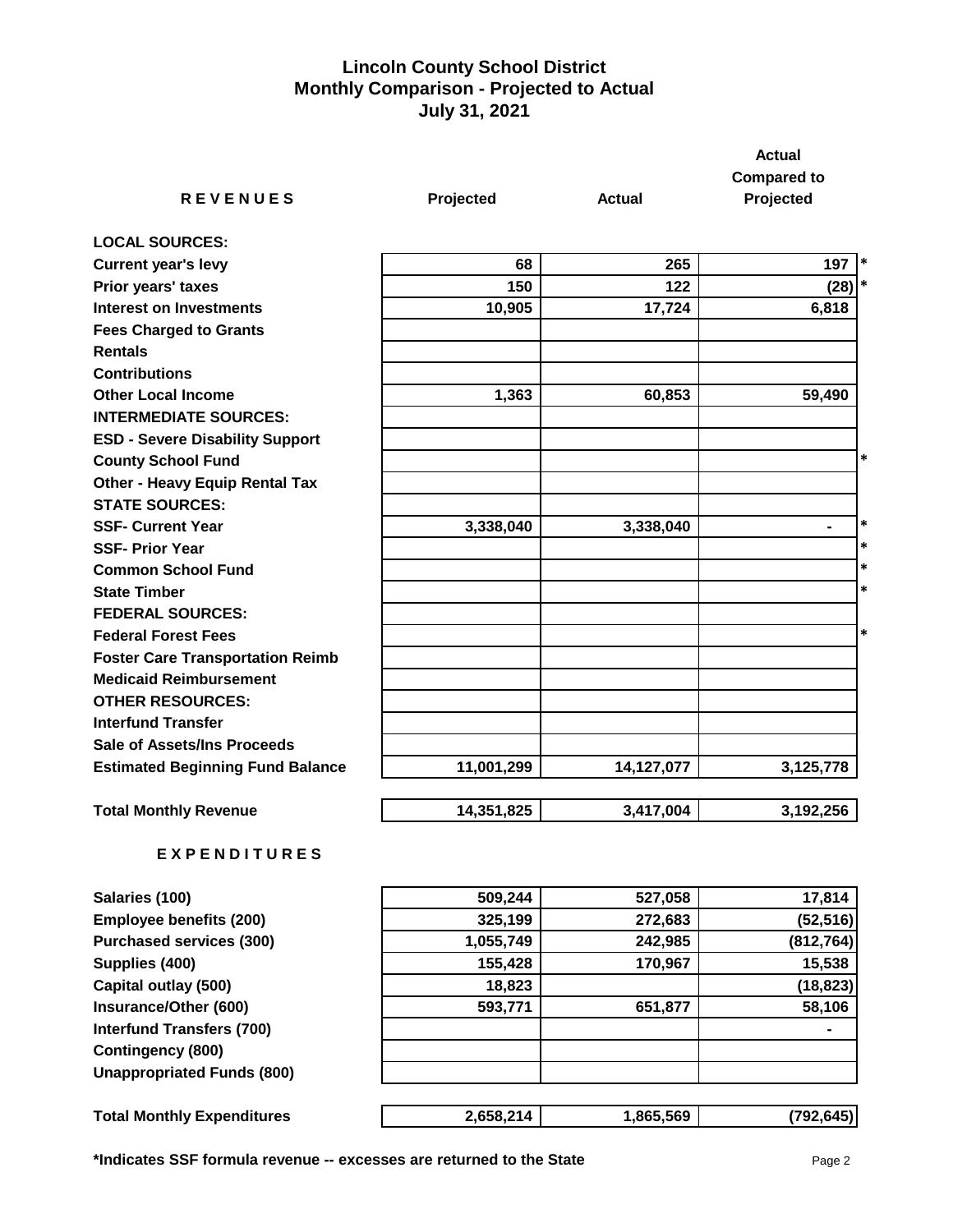# **Lincoln County School District Monthly Comparison - Projected to Actual August 31, 2021**

|                                         |              |               | <b>Actual</b>                   |
|-----------------------------------------|--------------|---------------|---------------------------------|
| <b>REVENUES</b>                         | Projected    | <b>Actual</b> | <b>Compared to</b><br>Projected |
|                                         |              |               |                                 |
| <b>LOCAL SOURCES:</b>                   |              |               |                                 |
| <b>Current year's levy</b>              | 18           |               | $(18)$ <sup>*</sup>             |
| Prior years' taxes                      | 130,396      | 213,991       | $\ast$<br>83,595                |
| <b>Interest on Investments</b>          | 12,456       | 17,084        | 4,628                           |
| <b>Fees Charged to Grants</b>           | 5,264        |               | (5, 264)                        |
| <b>Rentals</b>                          |              |               |                                 |
| <b>Contributions</b>                    |              |               |                                 |
| <b>Other Local Income</b>               | 17,025       | 28,650        | 11,625                          |
| <b>INTERMEDIATE SOURCES:</b>            |              |               |                                 |
| <b>ESD - Severe Disability Support</b>  |              |               |                                 |
| <b>County School Fund</b>               |              |               | $\ast$                          |
| <b>Other - Heavy Equip Rental Tax</b>   |              | 2,521         | 2,521                           |
| <b>STATE SOURCES:</b>                   |              |               |                                 |
| <b>SSF- Current Year</b>                | 1,668,019    | 1,668,019     | $\ast$<br>$\blacksquare$        |
| <b>SSF- Prior Year</b>                  |              |               | $\ast$                          |
| <b>Common School Fund</b>               |              |               | $\ast$                          |
| <b>State Timber</b>                     |              |               | $\ast$                          |
| <b>FEDERAL SOURCES:</b>                 |              |               |                                 |
| <b>Federal Forest Fees</b>              |              |               | $\ast$                          |
| <b>Foster Care Transportation Reimb</b> |              |               |                                 |
| <b>Medicaid Reimbursement</b>           |              |               |                                 |
| <b>OTHER RESOURCES:</b>                 |              |               |                                 |
| <b>Interfund Transfer</b>               |              |               |                                 |
| <b>Sale of Assets/Ins Proceeds</b>      |              |               |                                 |
| <b>Beginning Fund Balance</b>           |              |               |                                 |
| <b>Total Monthly Revenue</b>            | 1,833,178    | 1,930,265     | 97,087                          |
| <b>EXPENDITURES</b>                     |              |               |                                 |
| Salaries (100)                          | 590,200      | 673,849       | 83,649                          |
|                                         | $0.50 - 7.0$ | $0.10 - 0.0$  | (40.001)                        |

| <b>Salafies (TUU)</b>             | <b>JYU,ZUU</b> | 015.049   | 09.049     |
|-----------------------------------|----------------|-----------|------------|
| Employee benefits (200)           | 359,772        | 343,738   | (16, 034)  |
| <b>Purchased services (300)</b>   | 1,228,605      | 1,666,718 | 438,113    |
| Supplies (400)                    | 262,073        | 137,731   | (124, 342) |
| Capital outlay (500)              | 48,597         |           | (48, 597)  |
| Insurance/Other (600)             | 117,336        | 32,754    | (84, 583)  |
| <b>Interfund Transfers (700)</b>  |                |           |            |
| Contingency (800)                 |                |           |            |
| <b>Unappropriated Funds (800)</b> |                |           |            |
| <b>Total Monthly Expenditures</b> | 2,606,583      | 2,854,790 | 248,206    |

**\*Indicates SSF formula revenue -- excesses are returned to the State** Page 2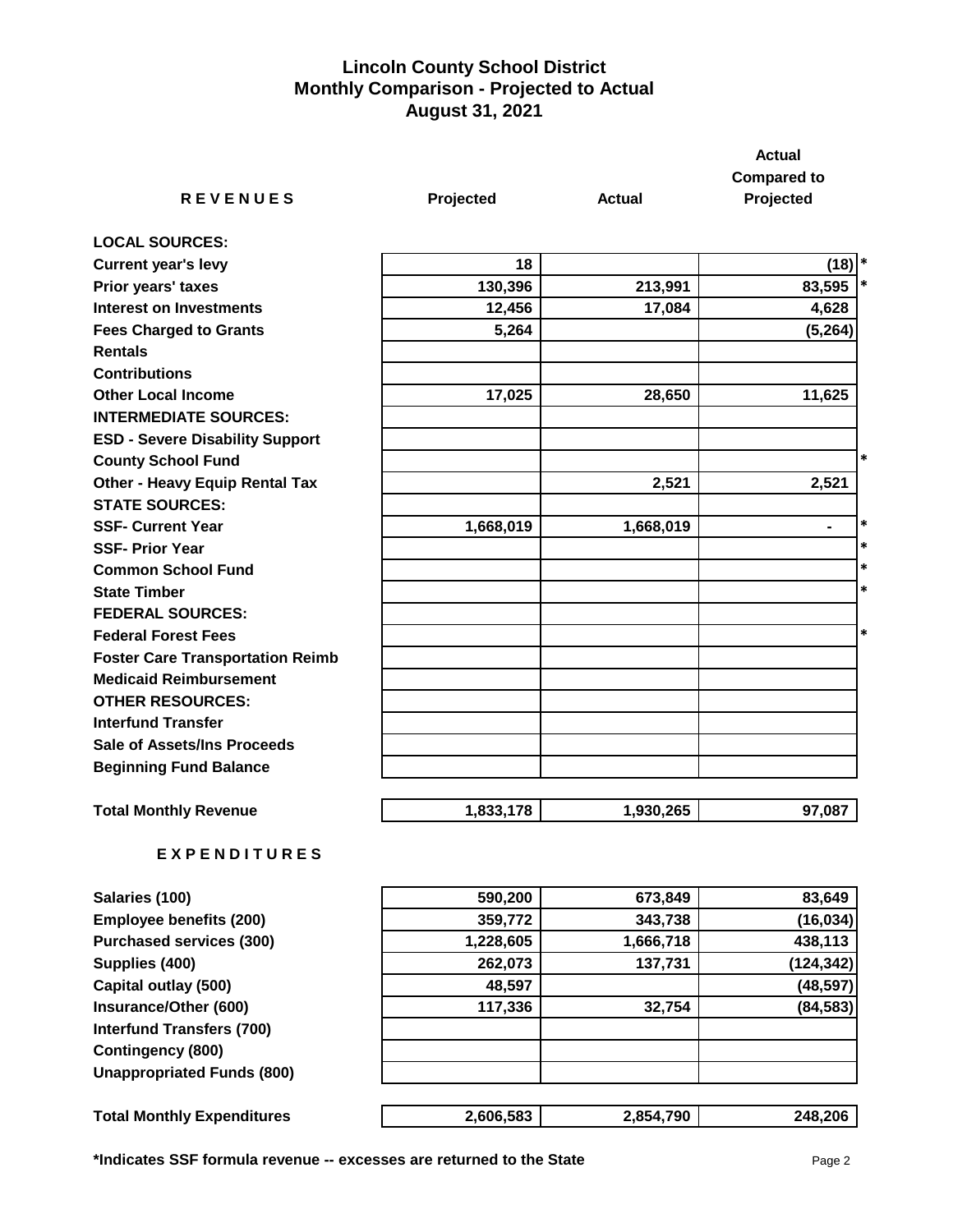## **Lincoln County School District Purchased Services Monthly Comparison August 31, 2021**

|                                          | July    |   | Aug           | <b>Sept</b>    | Oct | <b>Nov</b> | <b>Dec</b> | Jan | Feb | <b>March</b> | <b>April</b> | May | June | <b>YTD Total</b> |
|------------------------------------------|---------|---|---------------|----------------|-----|------------|------------|-----|-----|--------------|--------------|-----|------|------------------|
| <b>Professional Instruction Services</b> | 598     |   | 30,284        |                |     |            |            |     |     |              |              |     |      | 30,882           |
| <b>Cleaning Services</b>                 | 151,489 |   | 158,246       |                |     |            |            |     |     |              |              |     |      | 309,735          |
| Repairs & Maintenance                    | 12,587  |   | 29,777        |                |     |            |            |     |     |              |              |     |      | 42,364           |
| Rentals                                  | 296     |   | 1,880         |                |     |            |            |     |     |              |              |     |      | 2,176            |
| <b>Utilities</b>                         | 13,398  | B | 95,575        |                |     |            |            |     |     |              |              |     |      | 108,973          |
| Transportation                           |         |   | 122,626       |                |     |            |            |     |     |              |              |     |      | 122,626          |
| <b>Travel</b>                            |         |   | 3,531         |                |     |            |            |     |     |              |              |     |      | 3,531            |
| Telephone                                | 4,357   |   | 7,418         |                |     |            |            |     |     |              |              |     |      | 11,775           |
| Postage                                  | 4,237   |   | 1,317         |                |     |            |            |     |     |              |              |     |      | 5,554            |
| Advertising                              |         |   | 15            |                |     |            |            |     |     |              |              |     |      | 15               |
| Printing & Binding                       | 5,235   |   | 17,683        |                |     |            |            |     |     |              |              |     |      | 22,918           |
| Data Lines                               |         |   | 89            |                |     |            |            |     |     |              |              |     |      | 89               |
| <b>Charter School Payments</b>           |         | C | 1,165,121     |                |     |            |            |     |     |              |              |     |      | 1,165,121        |
| Tuition                                  |         |   |               |                |     |            |            |     |     |              |              |     |      |                  |
| <b>Audit Services</b>                    |         |   | 11,270        |                |     |            |            |     |     |              |              |     |      | 11,270           |
| <b>Legal Services</b>                    |         |   | 7,275         |                |     |            |            |     |     |              |              |     |      | 7,275            |
| <b>Architect/Engineer Services</b>       |         |   |               |                |     |            |            |     |     |              |              |     |      |                  |
| Negotiation/Labor Consulting Svcs        |         |   |               |                |     |            |            |     |     |              |              |     |      |                  |
| <b>Management Services</b>               |         |   |               |                |     |            |            |     |     |              |              |     |      |                  |
| Data Processing/Tech Svcs                | 500     |   | 3,000         |                |     |            |            |     |     |              |              |     |      | 3,500            |
| <b>Election Services</b>                 |         |   | 37            |                |     |            |            |     |     |              |              |     |      | $\overline{37}$  |
| <b>Other General Professional Svcs</b>   | 50,288  |   | 11,575        |                |     |            |            |     |     |              |              |     |      | 61,864           |
| <b>Total Purchased Services</b>          | 242,985 |   | 1,666,718     | $\blacksquare$ |     |            |            |     |     |              |              |     |      | 1,909,703        |
| For Reference Only:                      |         |   |               |                |     |            |            |     |     |              |              |     |      |                  |
| <b>Less Transportation</b>               |         |   | (122, 626)    |                |     |            |            |     |     |              |              |     |      |                  |
| Less Charter School Payments             |         |   | (1, 165, 121) |                |     |            |            |     |     |              |              |     |      |                  |
| <b>Balance of Purchased Services</b>     | 242,985 |   | 378,971       |                |     |            |            |     |     |              |              |     |      | A                |

### **Notes:**

A: Removing Transportation & Charter Payments with their irregular payment patterns from the totals smooths the monthly totals for comparison purposes. For Reference Only.

B: June bills are paid from prior year budget. July bills are paid in August.

C: July Charter payments paid in August. July was \$776,505, August was \$388,616. Double payment in July to frontload, no payment in May.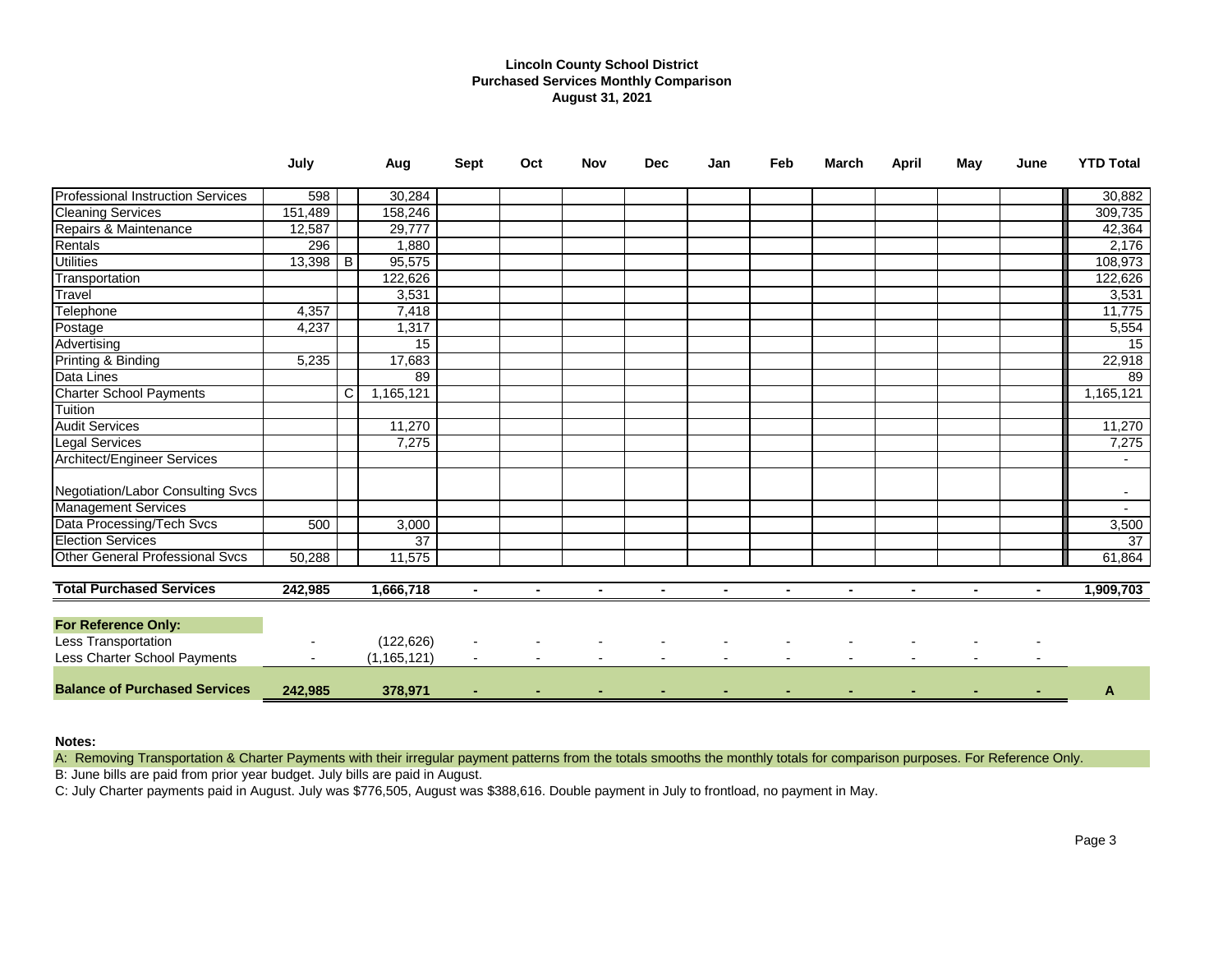|                                               | <b>Budget</b> | Encumb'd  | <b>YTD Actual</b> | Remaining   |                           |
|-----------------------------------------------|---------------|-----------|-------------------|-------------|---------------------------|
| <b>Special Revenues &amp; Grants</b>          |               |           |                   |             | <b>Student Inve</b>       |
| (200-285 & 900-994)                           |               |           |                   |             | Revenues:                 |
| Revenues:                                     |               |           |                   |             | <b>State</b>              |
| Local                                         | 625,708       |           | 72,114            | 553,594     | Beg. Func                 |
| Intermediate                                  |               |           |                   |             | <b>Total Revenu</b>       |
| <b>State</b>                                  | 6,473,342     |           |                   | 6,473,342   |                           |
| Federal                                       | 24,373,186    |           |                   | 24,373,186  | Expenditures:             |
| <b>Fund Tfrs/Asset Sales</b>                  | 914,012       |           |                   |             | Instruction               |
| Beg. Fund Balance *                           |               |           | 1,442,956         | (1,442,956) | Support S                 |
| <b>Total Revenues</b>                         | 32,386,248    |           | 1,515,071         | 30,871,177  | Enterprise                |
|                                               |               |           |                   |             | Facilities /              |
| Expenditures:                                 |               |           |                   |             | End Fund                  |
| Instruction                                   | 11,491,307    | 3,476,236 | 200,596           | 7,814,474   | <b>Total Expendi</b>      |
| <b>Support Services</b>                       | 7,467,017     | 1,872,357 | 470,014           | 5,124,646   | <b>Fund Balanc</b>        |
| Enterprise                                    | 873,889       | 113,019   | 5,116             | 755,753     |                           |
| Facilities Acq & Const                        | 7,831,878     | 425,073   | 458,695           | 6,948,110   |                           |
| End Fund Bal/Tfrs                             | 4,722,157     |           |                   | 4,722,157   |                           |
| <b>Total Expenditures</b>                     | 32,386,248    | 5,886,685 | 1,134,422         | 25,365,141  |                           |
| <b>Fund Balance</b>                           |               |           | 380,648           |             |                           |
|                                               |               |           |                   |             |                           |
| <b>Musical Instruments (287)</b><br>Revenues: |               |           |                   |             | Curriculum (<br>Revenues: |
| <b>Transfers</b>                              |               |           |                   | 0           | <b>Transfers</b>          |
| Beg. Fund Balance*                            | 300,000       |           | 296,300           | 3,700       | Beg. Func                 |
| <b>Total Revenues</b>                         | 300,000       |           | 296,300           | 3,700       | <b>Total Revenue</b>      |
|                                               |               |           |                   |             |                           |
| Expenditures:                                 |               |           |                   |             | Expenditures:             |
| Instruction                                   | 300,000       | 34,622    |                   | 265,378     | Instruction               |
| <b>Support Services</b>                       |               |           |                   |             | Support S                 |
| <b>End Fund Balance</b>                       |               |           |                   |             | End Fund                  |
| <b>Total Expenditures</b>                     | 300,000       | 34,622    | 0                 | 265,378     | <b>Total Expendi</b>      |
| <b>Fund Balance</b>                           |               |           | 296,300           |             | <b>Fund Balanc</b>        |
|                                               |               |           |                   |             |                           |
| Pre-School Promise (288)                      |               |           |                   |             | <b>Small Schoo</b>        |
| Revenues:                                     |               |           |                   |             | Revenues:                 |
| <b>State</b>                                  | 445,500       |           |                   | 445,500     | Local                     |
| Beg. Fund Balance*                            |               |           |                   |             | <b>State</b>              |
| <b>Total Revenues</b>                         | 445,500       |           | 0                 | 445,500     | Beg. Func                 |
|                                               |               |           |                   |             | <b>Total Revenu</b>       |
| Expenditures:                                 |               |           |                   |             |                           |
| Instruction                                   | 384,187       | 165,717   | 916               | 217,554     | Expenditures:             |
| <b>Support Services</b>                       | 59,313        | 6,751     | 2,135             | 50,427      | Instruction               |
| Enterprise                                    | 2,000         |           |                   | 2,000       | Support S                 |
| Facilities Acq & Const                        |               |           |                   |             | Enterprise                |
| <b>End Fund Balance</b>                       |               |           |                   |             | Facilities /              |
| <b>Total Expenditures</b>                     | 445,500       | 172,468   | 3,050             | 269,982     | End Fund                  |

|                                                             | <b>Budget</b> | Encumb'd  | <b>YTD Actual</b> | Remaining   |                                             | <b>Budget</b> | Encumb'd       | <b>YTD Actual</b> | Remaining |                                  | <b>Budget</b> | Encumb'd | <b>YTD Actual</b> | Remaining  |
|-------------------------------------------------------------|---------------|-----------|-------------------|-------------|---------------------------------------------|---------------|----------------|-------------------|-----------|----------------------------------|---------------|----------|-------------------|------------|
| <b>Special Revenues &amp; Grants</b><br>(200-285 & 900-994) |               |           |                   |             | <b>Student Investment Account (289)</b>     |               |                |                   |           | <b>High School Success (292)</b> |               |          |                   |            |
| Revenues:                                                   |               |           |                   |             | Revenues:<br><b>State</b>                   | 3,749,105     |                |                   | 3,749,105 | Revenues:<br>State               | 1,704,255     |          |                   | 1,704,255  |
| Local                                                       | 625,708       |           | 72,114            | 553,594     | Beg. Fund Balance*                          |               |                | 235,598           |           | Beg. Fund Balance *              |               |          |                   |            |
| Intermediate                                                |               |           |                   |             | <b>Total Revenues</b>                       | 3,749,105     |                | 235,598           | 3,513,507 | <b>Total Revenues</b>            | 1,704,255     |          | $\overline{0}$    | 1,704,255  |
| State                                                       | 6,473,342     |           |                   | 6,473,342   |                                             |               |                |                   |           |                                  |               |          |                   |            |
| Federal                                                     | 24,373,186    |           |                   | 24,373,186  | Expenditures:                               |               |                |                   |           | Expenditures:                    |               |          |                   |            |
| <b>Fund Tfrs/Asset Sales</b>                                | 914,012       |           |                   |             | Instruction                                 | 1,359,219     | 763,987        | 108,088           | 487,144   | Instruction                      | 881,596       | 260,968  | 57,668            | 562,960    |
| Beg. Fund Balance                                           |               |           | 1,442,956         | (1,442,956) | <b>Support Services</b>                     | 2,389,886     | 1,122,608      | 100,905           | 1,166,372 | <b>Support Services</b>          | 742,659       | 248,063  | 96,307            | 398,289    |
| Total Revenues                                              | 32,386,248    |           | 1,515,071         | 30,871,177  | Enterprise                                  |               |                |                   |           | Enterprise                       | 20000         |          |                   | 20,000     |
|                                                             |               |           |                   |             | Facilities Acq & Const                      |               |                |                   |           | Facilities Acq & Const           | 60,000        |          | 1,619             | 58,381     |
| Expenditures:                                               |               |           |                   |             | <b>End Fund Balance</b>                     |               |                |                   |           | End Fund Balance                 |               |          |                   |            |
| Instruction                                                 | 11,491,307    | 3,476,236 | 200,596           | 7,814,474   | <b>Total Expenditures</b>                   | 3,749,105     | 1,886,595      | 208,993           | 1,653,516 | <b>Total Expenditures</b>        | 1,704,255     | 509,031  | 155,594           | 1,039,631  |
| <b>Support Services</b>                                     | 7,467,017     | 1,872,357 | 470,014           | 5,124,646   | <b>Fund Balance</b>                         |               |                | 26,605            |           | <b>Fund Balance</b>              |               |          | $(155, 594)$ ***  |            |
| Enterprise                                                  | 873,889       | 113,019   | 5,116             | 755,753     |                                             |               |                |                   |           |                                  |               |          |                   |            |
| Facilities Acq & Const                                      | 7,831,878     | 425,073   | 458,695           | 6,948,110   |                                             |               |                |                   |           | <b>Building Maintenance</b>      |               |          |                   |            |
| End Fund Bal/Tfrs                                           | 4,722,157     |           |                   | 4,722,157   |                                             |               |                |                   |           | (293)                            |               |          |                   |            |
| <b>Total Expenditures</b>                                   | 32,386,248    | 5,886,685 | 1,134,422         | 25,365,141  |                                             |               |                |                   |           | Revenues:                        |               |          |                   |            |
| <b>Fund Balance</b>                                         |               |           | 380,648 ***       |             |                                             |               |                |                   |           | Local                            | 705,000       |          |                   | 705,000    |
|                                                             |               |           |                   |             |                                             |               |                |                   |           | Intermediate                     |               |          |                   |            |
| <b>Musical Instruments (287)</b>                            |               |           |                   |             | Curriculum (290)                            |               |                |                   |           | State                            |               |          |                   |            |
| Revenues:                                                   |               |           |                   |             | Revenues:                                   |               |                |                   |           | Federal                          |               |          |                   |            |
| Transfers                                                   |               |           |                   | $\Omega$    | Transfers                                   |               |                |                   | $\Omega$  | <b>Fund Tfrs/Asset Sales</b>     |               |          |                   | $\Omega$   |
| Beg. Fund Balance*                                          | 300,000       |           | 296,300           | 3,700       | Beg. Fund Balance*                          | 600,000       |                | 900,000           | (300,000) | Beg. Fund Balance                | 1,288,152     |          | 1,861,765         | (573, 613) |
| <b>Total Revenues</b>                                       | 300,000       |           | 296,300           | 3,700       | <b>Total Revenues</b>                       | 600,000       |                | 900,000           | (300,000) | <b>Total Revenues</b>            | 1,993,152     |          | 1,861,765         | 131,387    |
| Expenditures:                                               |               |           |                   |             | Expenditures:                               |               |                |                   |           | Expenditures:                    |               |          |                   |            |
| Instruction                                                 | 300,000       | 34,622    |                   | 265,378     | Instruction                                 | 600,000       |                |                   | 600,000   | <b>Support Services</b>          | 350,000       | 107,406  | 15,501            | 227,093    |
| <b>Support Services</b>                                     |               |           |                   |             | <b>Support Services</b>                     |               |                |                   |           | Enterprise                       |               |          |                   |            |
| <b>End Fund Balance</b>                                     |               |           |                   |             | <b>End Fund Balance</b>                     |               |                |                   |           | Facilities Acq & Const           | 1,643,152     | 286,983  | 345,652           | 1,010,517  |
| <b>Total Expenditures</b>                                   | 300,000       | 34,622    | $\Omega$          | 265,378     | <b>Total Expenditures</b>                   | 600,000       | $\overline{0}$ | $\Omega$          | 600,000   | End Fund Bal/Tfrs                |               |          |                   |            |
| <b>Fund Balance</b>                                         |               |           | 296,300           |             | <b>Fund Balance</b>                         |               |                | 900,000           |           | <b>Total Expenditures</b>        | 1,993,152     | 394,389  | 361,153           | 1,237,610  |
|                                                             |               |           |                   |             |                                             |               |                |                   |           | <b>Fund Balance</b>              |               |          | 1,500,612         |            |
| Pre-School Promise (288)                                    |               |           |                   |             | Small Schools Grant (291) WHS & Toledo 7-12 |               |                |                   |           | Food Services (294)              |               |          |                   |            |
| Revenues:                                                   |               |           |                   |             | Revenues:                                   |               |                |                   |           | Revenues:                        |               |          |                   |            |
| State                                                       | 445,500       |           |                   | 445,500     | Local                                       | 2,000         |                |                   | 2,000     | Local                            | 135,050       |          |                   | 135,048    |
| Beg. Fund Balance*                                          |               |           |                   |             | <b>State</b>                                | 71,623        |                |                   | 71,623    | State                            | 120,000       |          |                   | 120,000    |
| <b>Total Revenues</b>                                       | 445,500       |           | 0                 | 445,500     | Beg. Fund Balance *                         | 187,582       |                | 183,526           | 4,056     | Federal                          | 4,559,937     |          |                   | 4,559,937  |
|                                                             |               |           |                   |             | <b>Total Revenues</b>                       | 261,205       |                | 183,526           | 77,679    | Beg. Fund Balance *              | 800,000       |          | 1,138,448         | (338, 448) |
| Expenditures:                                               |               |           |                   |             |                                             |               |                |                   |           | <b>Total Revenues</b>            | 5,614,987     |          | 1,138,450         | 4,476,537  |
| Instruction                                                 | 384,187       | 165,717   | 916               | 217,554     | Expenditures:                               |               |                |                   |           |                                  |               |          |                   |            |
| <b>Support Services</b>                                     | 59,313        | 6,751     | 2,135             | 50,427      | Instruction                                 | 79,964        | 17,954         | 1,000             | 61,010    | Expenditures:                    |               |          |                   |            |
| Enterprise                                                  | 2,000         |           |                   | 2,000       | <b>Support Services</b>                     | 107,618       |                |                   | 107,618   | <b>Support Services</b>          | 107,181       | 55,481   | 17,971            | 33,729     |
| Facilities Acq & Const                                      |               |           |                   |             | Enterprise                                  |               |                |                   |           | Enterprise                       | 4,857,806     | 122,781  | 161,313           | 4,573,712  |
| End Fund Balance                                            |               |           |                   |             | Facilities Acq & Const                      |               |                |                   |           | Facilities Acq & Const           | 400,000       |          |                   | 400,000    |
| <b>Total Expenditures</b>                                   | 445,500       | 172,468   | 3,050             | 269,982     | <b>End Fund Balance</b>                     | 73,623        |                |                   |           | End Fund Balance                 | 250,000       |          |                   | 250,000    |
| <b>Fund Balance</b>                                         |               |           | $(3,050)$ ***     |             | <b>Total Expenditures</b>                   | 261,205       | 17,954         | 1,000             | 242,251   | <b>Total Expenditures</b>        | 5,614,987     | 178,262  | 179,284           | 5,257,441  |
|                                                             |               |           |                   |             | <b>Fund Balance</b>                         |               |                | 182,526           |           | <b>Fund Balance</b>              |               |          | 959,166 ***       |            |

 **\* Beginning Fund Balances are NOT Audited**

 **\*\* Fund Balances do NOT include encumbered expenditures** Page 4

**\*\*\* Reimbursement Basis Grants, revenue received after funds expended, negative or low fund balance is normal**

# **LINCOLN COUNTY SCHOOL DISTRICT 2021-22 SPECIAL REVENUE FUNDS FINANCIAL STATEMENTS as of AUGUST 31, 2021 UNAUDITED**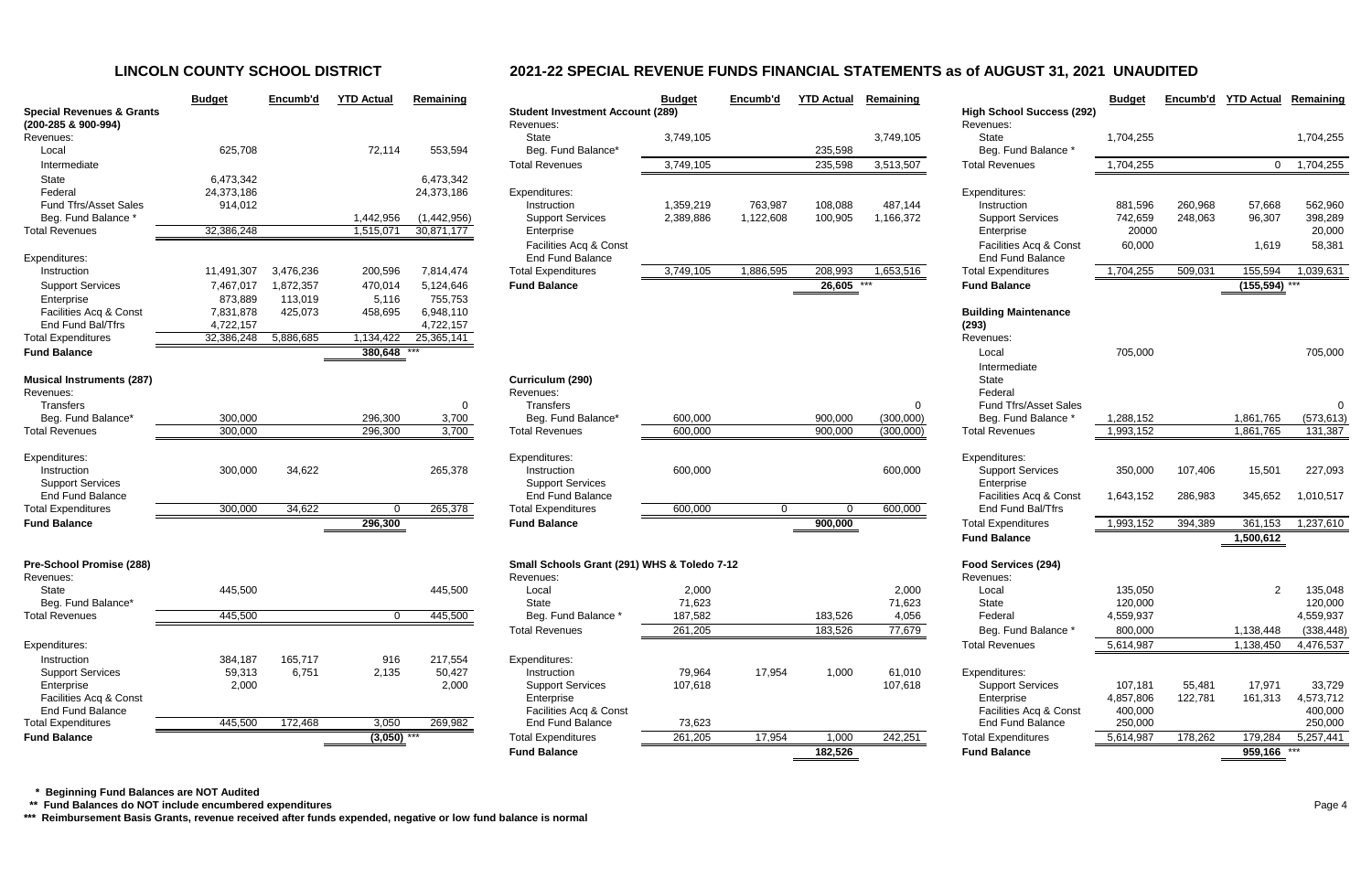# **LINCOLN COUNTY SCHOOL DISTRICT 2021-22 SPECIAL REVENUE FUNDS FINANCIAL STATEMENTS as of AUGUST 31, 2021 UNAUDITED**

|                                                | <b>Budget</b>        | Encumb'd       | <b>YTD Actual</b> | Remaining            |                                                  | <b>Budget</b> | Encumb'd | <b>YTD Actual</b> | Remaining   |                                                   | <b>Budget</b>          | Encumb'd | <b>YTD Actual</b>      | Remaining        |
|------------------------------------------------|----------------------|----------------|-------------------|----------------------|--------------------------------------------------|---------------|----------|-------------------|-------------|---------------------------------------------------|------------------------|----------|------------------------|------------------|
| <b>Student Activities (295)</b>                |                      |                |                   |                      | <b>Vehicle Replacement (299)</b>                 |               |          |                   |             | <b>Capital Construction Fund (405)</b>            |                        |          |                        |                  |
| Revenues:                                      |                      |                |                   |                      | Revenues:                                        |               |          |                   |             | Revenues:                                         |                        |          |                        |                  |
| Local                                          | 1,300,000            |                | 76,714            | 1,223,286            | Local                                            | 83,000        |          |                   | 83,000      | Local                                             | 490,000                |          | 47,745                 | 442,255          |
| Beg. Fund Balance *                            | 737,000              |                | 1,039,316         | (302, 316)           | Sale of Assets                                   |               |          | 14,200            | (14,200)    | Beg. Fund Balance                                 | 720,000                |          | 973,123                | (253, 123)       |
| <b>Total Revenues</b>                          | 2,037,000            |                | 1,116,030         | 920,970              | Beg. Fund Balance *                              | 93,115        |          | 20,802            | 72,313      | <b>Total Revenues</b>                             | 1,210,000              |          | 1,020,867              | 189,133          |
|                                                |                      |                |                   |                      | <b>Total Revenues</b>                            | 176,115       |          | 35,002            | 141,113     |                                                   |                        |          |                        |                  |
| Expenditures:                                  |                      |                |                   |                      |                                                  |               |          |                   |             | Expenditures:                                     |                        |          |                        |                  |
| Instruction<br><b>Support Services</b>         | 1,232,000            | 116,357<br>458 | 33,827            | 1,081,816            | Expenditures:                                    |               |          |                   |             | <b>Support Services</b><br>Facilities Acq & Const |                        |          |                        |                  |
|                                                | 85,000               |                |                   | 84,542               | <b>Support Services</b>                          | 176,115       |          | 20,326            | 155,789     |                                                   | 1,210,000              |          |                        | 1,210,000        |
| Enterprise<br><b>End Fund Balance</b>          | 20000                |                | 2,000             | 18,000               | <b>End Fund Balance</b>                          |               |          |                   |             | <b>End Fund Balance</b>                           |                        |          |                        |                  |
| <b>Total Expenditures</b>                      | 700,000<br>2,037,000 | 116,815        | 35,827            | 700,000<br>1,884,358 | <b>Total Expenditures</b><br><b>Fund Balance</b> | 176,115       |          | 20,326<br>14,676  | 155,789     | <b>Total Expenditures</b><br><b>Fund Balance</b>  | 1,210,000              |          | $\Omega$               | 1,210,000        |
| <b>Fund Balance</b>                            |                      |                | 1,080,203         |                      |                                                  |               |          |                   |             |                                                   |                        |          | 1,020,867              |                  |
|                                                |                      |                |                   |                      |                                                  |               |          |                   |             | <b>Future Property Purchases Reserve (420)</b>    |                        |          |                        |                  |
| <b>Outdoor School for All (296)</b>            |                      |                |                   |                      | <b>PERS Bonds Debt Service (320)</b>             |               |          |                   |             | Revenues:                                         |                        |          |                        |                  |
| Revenues:                                      |                      |                |                   |                      | Revenues:                                        |               |          |                   |             | Local                                             |                        |          |                        |                  |
| State                                          | 147,533              |                |                   | 147,533              | Local                                            | 6,473,996     |          | 290,948           | 6,183,048   | <b>Fund Tfrs/Asset Sales</b>                      | -5                     |          |                        |                  |
| <b>Total Revenues</b>                          | 147,533              |                |                   | 147,533              | Beg. Fund Balance                                | 9,471,819     |          | 9,256,643         | 215,176     | Beg. Fund Balance                                 |                        |          |                        |                  |
|                                                |                      |                |                   |                      | <b>Total Revenues</b>                            | 15,945,815    |          | 9,547,591         | 6,398,224   | <b>Total Revenues</b>                             | 5                      |          |                        |                  |
| Expenditures:                                  |                      |                |                   |                      |                                                  |               |          |                   |             |                                                   |                        |          |                        |                  |
| Instruction                                    | 147,533              |                |                   | 147,533              | Expenditures:                                    |               |          |                   |             | Expenditures:                                     |                        |          |                        |                  |
| <b>Support Services</b>                        |                      |                |                   | $\Omega$             | <b>Debt Service</b>                              | 5,566,885     |          |                   | 5,566,885   | <b>Support Services</b>                           |                        |          |                        |                  |
| <b>Total Expenditures</b>                      | 147,533              | $\mathbf{0}$   |                   | 147,533              | <b>End Fund Balance</b>                          | 10,378,930    |          |                   | 10,378,930  | Facilities Acq & Const                            | 5                      |          |                        |                  |
| <b>Fund Balance</b>                            |                      |                |                   | $0$ ***              | <b>Total Expenditures</b>                        | 15,945,815    |          | $\mathbf{0}$      | 15,945,815  | <b>End Fund Balance</b>                           |                        |          |                        |                  |
|                                                |                      |                |                   |                      | <b>Fund Balance</b>                              |               |          | 9,547,591         |             | <b>Total Expenditures</b>                         | 5                      |          |                        |                  |
| <b>ODE Facilities Grants (297)</b>             |                      |                |                   |                      |                                                  |               |          |                   |             | <b>Fund Balance</b>                               |                        |          |                        |                  |
| Revenues:                                      |                      |                |                   |                      | GO Bonds Debt Service (330 & 331)                |               |          |                   |             |                                                   |                        |          |                        |                  |
| Beg. Fund Balance <sup>®</sup>                 |                      |                |                   |                      | Revenues:                                        |               |          |                   |             | <b>Dental/Vision Self Insurance (610)</b>         |                        |          |                        |                  |
| <b>Total Revenues</b>                          |                      |                |                   |                      | Local                                            | 5,946,430     |          | 33,460            | 5,912,970   | Revenues:                                         |                        |          |                        |                  |
|                                                |                      |                |                   |                      | Intermediate Sources                             | 1,435,955     |          | 372               | 1,435,583   | Local                                             | 951,000                |          | 29,948                 | 921,052          |
| Expenditures:                                  |                      |                |                   |                      | Beg. Fund Balance                                |               |          | 1,775,707         | (1,775,707) | Beg. Fund Balance                                 | 805,800                |          | 929,070                | (123, 270)       |
| Facilities Acq & Const                         |                      |                |                   |                      | <b>Total Revenues</b>                            | 7,382,385     |          | 1,809,539         | 5,572,846   | <b>Total Revenues</b>                             | 1,756,800              |          | 959,019                | 797,781          |
| <b>Total Expenditures</b>                      |                      |                |                   |                      |                                                  |               |          |                   |             |                                                   |                        |          |                        |                  |
| <b>Fund Balance</b>                            |                      |                |                   |                      | Expenditures:                                    |               |          |                   |             | Expenditures:                                     |                        |          |                        |                  |
|                                                |                      |                |                   |                      | <b>Debt Service</b>                              | 6,053,353     |          |                   | 6,053,353   | <b>Support Services</b>                           | 1,114,530              | 1,715    | 90,225                 | 1,022,590        |
| Technology (298)                               |                      |                |                   |                      | <b>End Fund Balance</b>                          | 1,329,032     |          |                   | 1,329,032   | <b>End Fund Balance</b>                           | 642,270                |          |                        | 642,270          |
| Revenues:                                      |                      |                |                   |                      | <b>Total Expenditures</b>                        | 7,382,385     |          | 0                 | 7,382,385   | <b>Total Expenditures</b>                         | 1,756,800              | 1,715    | 90,225                 | 1,664,860        |
| Local                                          | 500,095              |                | -44               | 500,051              | <b>Fund Balance</b>                              |               |          | 1,809,539         |             | <b>Fund Balance</b>                               |                        |          | 868,794                |                  |
| Local - Tech Fees                              |                      |                | 17,120            | (17, 120)            |                                                  |               |          |                   |             |                                                   |                        |          |                        |                  |
| Transfers                                      |                      |                |                   | ∩                    |                                                  |               |          |                   |             | <b>District Medical Group HRA (620)</b>           |                        |          |                        |                  |
| Beg. Fund Balance*                             | 841,675              |                | 964,821           | (123, 146)           |                                                  |               |          |                   |             | Revenues:                                         |                        |          |                        |                  |
| <b>Total Revenues</b>                          | 1,341,770            |                | 981,985           | 359,785              |                                                  |               |          |                   |             | Local                                             | 766,500                |          | (3,798)                | 770,298          |
| Expenditures:                                  |                      |                |                   |                      |                                                  |               |          |                   |             | Beg. Fund Balance<br><b>Total Revenues</b>        | 1,095,565<br>1,862,065 |          | 1,091,573<br>1,087,775 | 3,992<br>774,290 |
| Instruction                                    | 52,500               |                |                   | 52,500               |                                                  |               |          |                   |             |                                                   |                        |          |                        |                  |
| <b>Support Services</b>                        | 852,680              | 187,426        | 103,559           | 561,695              |                                                  |               |          |                   |             | Expenditures:                                     |                        |          |                        |                  |
| <b>End Fund Balance</b>                        | 436,590              |                |                   | 436,590              |                                                  |               |          |                   |             | <b>Support Services</b>                           | 583,400                | 59,495   | 14,909                 | 508,996          |
| <b>Total Expenditures</b>                      | 1,341,770            | 187,426        | 103,559           | 1,050,785            |                                                  |               |          |                   |             | <b>End Fund Balance</b>                           | 1,278,665              |          |                        | 1,278,665        |
| <b>Fund Balance</b>                            |                      |                | 878,426           |                      |                                                  |               |          |                   |             | <b>Total Expenditures</b>                         | 1,862,065              | 59,495   | 14,909                 | 1,787,661        |
|                                                |                      |                |                   |                      |                                                  |               |          |                   |             | <b>Fund Balance</b>                               |                        |          | 1,072,866              |                  |
| <b>Beginning Fund Balances are NOT Audited</b> |                      |                |                   |                      |                                                  |               |          |                   |             |                                                   |                        |          |                        | Page 5           |
|                                                |                      |                |                   |                      |                                                  |               |          |                   |             |                                                   |                        |          |                        |                  |

|                                     | <b>Budget</b> | Encumb'd | <b>YTD Actual</b> | Remaining  |                                   | <b>Bud</b> |
|-------------------------------------|---------------|----------|-------------------|------------|-----------------------------------|------------|
| <b>Student Activities (295)</b>     |               |          |                   |            | <b>Vehicle Replacement (299)</b>  |            |
| Revenues:                           |               |          |                   |            | Revenues:                         |            |
| Local                               | 1,300,000     |          | 76,714            | 1,223,286  | Local                             | 8          |
| Beg. Fund Balance *                 | 737,000       |          | 1,039,316         | (302, 316) | Sale of Assets                    |            |
| <b>Total Revenues</b>               | 2,037,000     |          | 1,116,030         | 920,970    | Beg. Fund Balance *               | 9          |
|                                     |               |          |                   |            | <b>Total Revenues</b>             | 17         |
| Expenditures:                       |               |          |                   |            |                                   |            |
| Instruction                         | 1,232,000     | 116,357  | 33,827            | 1,081,816  | Expenditures:                     |            |
| <b>Support Services</b>             | 85,000        | 458      |                   | 84,542     | <b>Support Services</b>           | 17         |
| Enterprise                          | 20000         |          | 2,000             | 18,000     | <b>End Fund Balance</b>           |            |
| <b>End Fund Balance</b>             | 700,000       |          |                   | 700,000    | <b>Total Expenditures</b>         | 17         |
| <b>Total Expenditures</b>           | 2,037,000     | 116,815  | 35,827            | 1,884,358  | <b>Fund Balance</b>               |            |
| <b>Fund Balance</b>                 |               |          | 1,080,203         |            |                                   |            |
|                                     |               |          |                   |            |                                   |            |
| <b>Outdoor School for All (296)</b> |               |          |                   |            | PERS Bonds Debt Service (320)     |            |
| Revenues:                           |               |          |                   |            | Revenues:                         |            |
| <b>State</b>                        | 147,533       |          |                   | 147,533    | Local                             | 6,47       |
| <b>Total Revenues</b>               | 147,533       |          | $\mathbf 0$       | 147,533    | Beg. Fund Balance *               | 9,47       |
|                                     |               |          |                   |            | <b>Total Revenues</b>             | 15,94      |
| Expenditures:                       |               |          |                   |            |                                   |            |
| Instruction                         | 147,533       |          |                   | 147,533    | Expenditures:                     |            |
| <b>Support Services</b>             |               |          |                   | 0          | <b>Debt Service</b>               | 5,56       |
| <b>Total Expenditures</b>           | 147,533       | 0        | 0                 | 147,533    | <b>End Fund Balance</b>           | 10,37      |
| <b>Fund Balance</b>                 |               |          | $\mathbf{0}$      | $***$      |                                   | 15,94      |
|                                     |               |          |                   |            | <b>Total Expenditures</b>         |            |
|                                     |               |          |                   |            | <b>Fund Balance</b>               |            |
| <b>ODE Facilities Grants (297)</b>  |               |          |                   |            |                                   |            |
| Revenues:                           |               |          |                   |            | GO Bonds Debt Service (330 & 331) |            |
| Beg. Fund Balance*                  | 0             |          |                   |            | Revenues:                         |            |
| <b>Total Revenues</b>               |               |          |                   |            | Local                             | 5,94       |
|                                     |               |          |                   |            | <b>Intermediate Sources</b>       | 1,43       |
| Expenditures:                       |               |          |                   |            | Beg. Fund Balance *               |            |
| Facilities Acq & Const              | 0             |          |                   |            | <b>Total Revenues</b>             | 7,38       |
| <b>Total Expenditures</b>           |               |          |                   |            |                                   |            |
| <b>Fund Balance</b>                 |               |          |                   |            | Expenditures:                     |            |
|                                     |               |          |                   |            | <b>Debt Service</b>               | 6,05       |
| Technology (298)                    |               |          |                   |            | <b>End Fund Balance</b>           | 1,32       |
| Revenues:                           |               |          |                   |            | <b>Total Expenditures</b>         | 7,38       |
| Local                               | 500,095       |          | 44                | 500,051    | <b>Fund Balance</b>               |            |
| Local - Tech Fees                   |               |          | 17,120            | (17, 120)  |                                   |            |
| <b>Transfers</b>                    |               |          |                   | 0          |                                   |            |
| Beg. Fund Balance*                  | 841,675       |          | 964,821           | (123, 146) |                                   |            |
| <b>Total Revenues</b>               | 1,341,770     |          | 981,985           | 359,785    |                                   |            |
|                                     |               |          |                   |            |                                   |            |
| Expenditures:                       |               |          |                   |            |                                   |            |
| Instruction                         | 52,500        |          |                   | 52,500     |                                   |            |
| <b>Support Services</b>             | 852,680       | 187,426  | 103,559           | 561,695    |                                   |            |
| <b>End Fund Balance</b>             | 436,590       |          |                   | 436,590    |                                   |            |
| <b>Total Expenditures</b>           | 1,341,770     | 187,426  | 103,559           | 1,050,785  |                                   |            |
| <b>Fund Balance</b>                 |               |          | 878,426           |            |                                   |            |
|                                     |               |          |                   |            |                                   |            |

 **\*\* Fund Balances do NOT include encumbered expenditures**

**\*\*\* Reimbursement Basis Grants, revenue received after funds expended, negative or low fund balance is normal**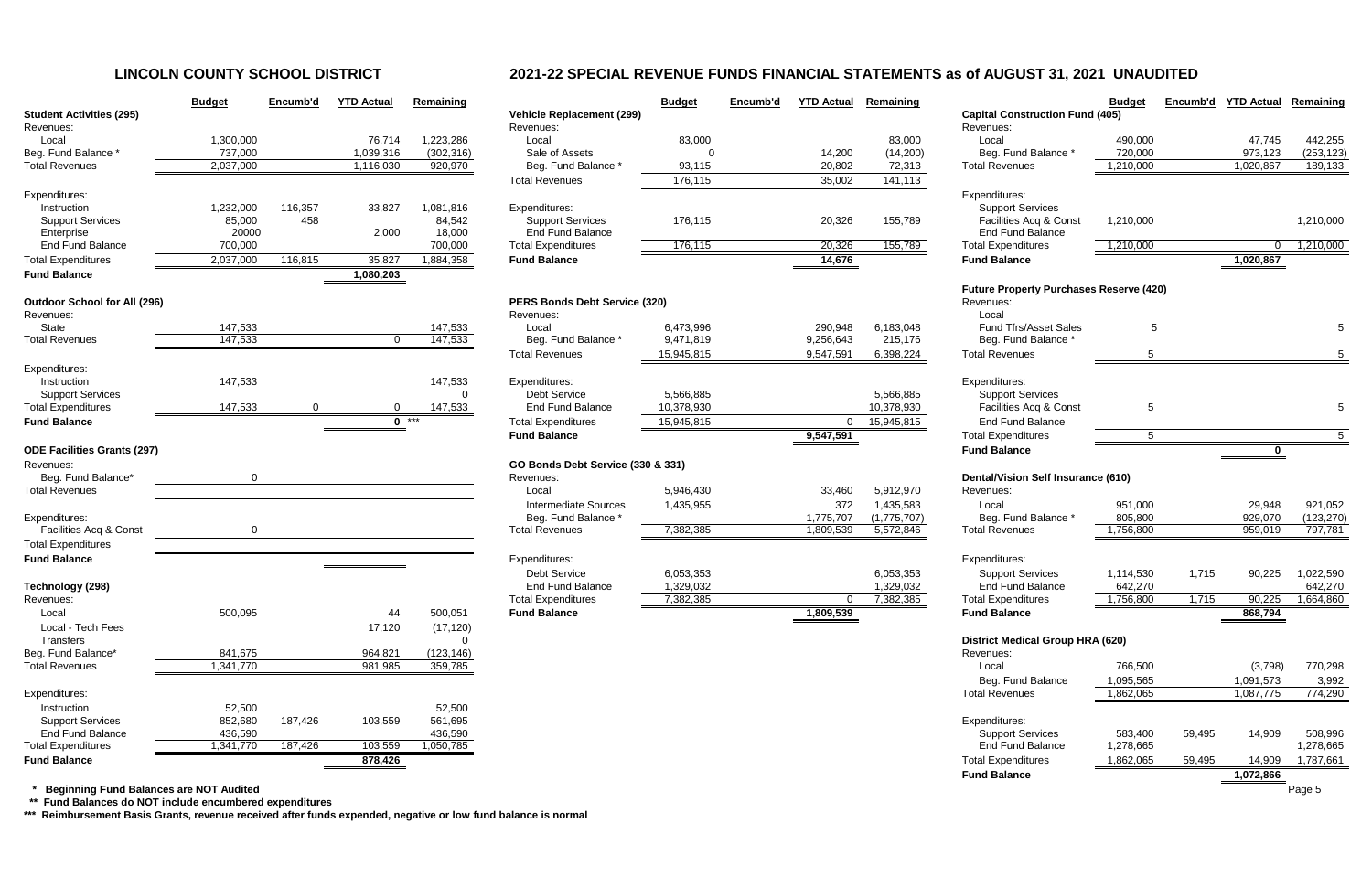## **LINCOLN COUNTY SCHOOL DISTRICT Bills & Claims Over \$5,000 2020-2021 Fiscal Year June 2021 through August 31, 2021**

| Date      | Pavee                           | Description                           | Amount    |
|-----------|---------------------------------|---------------------------------------|-----------|
| 8/13/2021 | LINCOLN COUNTY CLERK            | <b>SCHOOL BOARD SPECIAL ELECTIONS</b> | 15.396.00 |
| 8/13/2021 | <b>SAIF CLAIM REIMBURSEMENT</b> | NON DISABLING CLAIMS REIMBURSEMENT    | 11.236.46 |
| 8/31/2021 | <b>CITY OF NEWPORT</b>          | <b>UTILITIES</b>                      | 7.397.18  |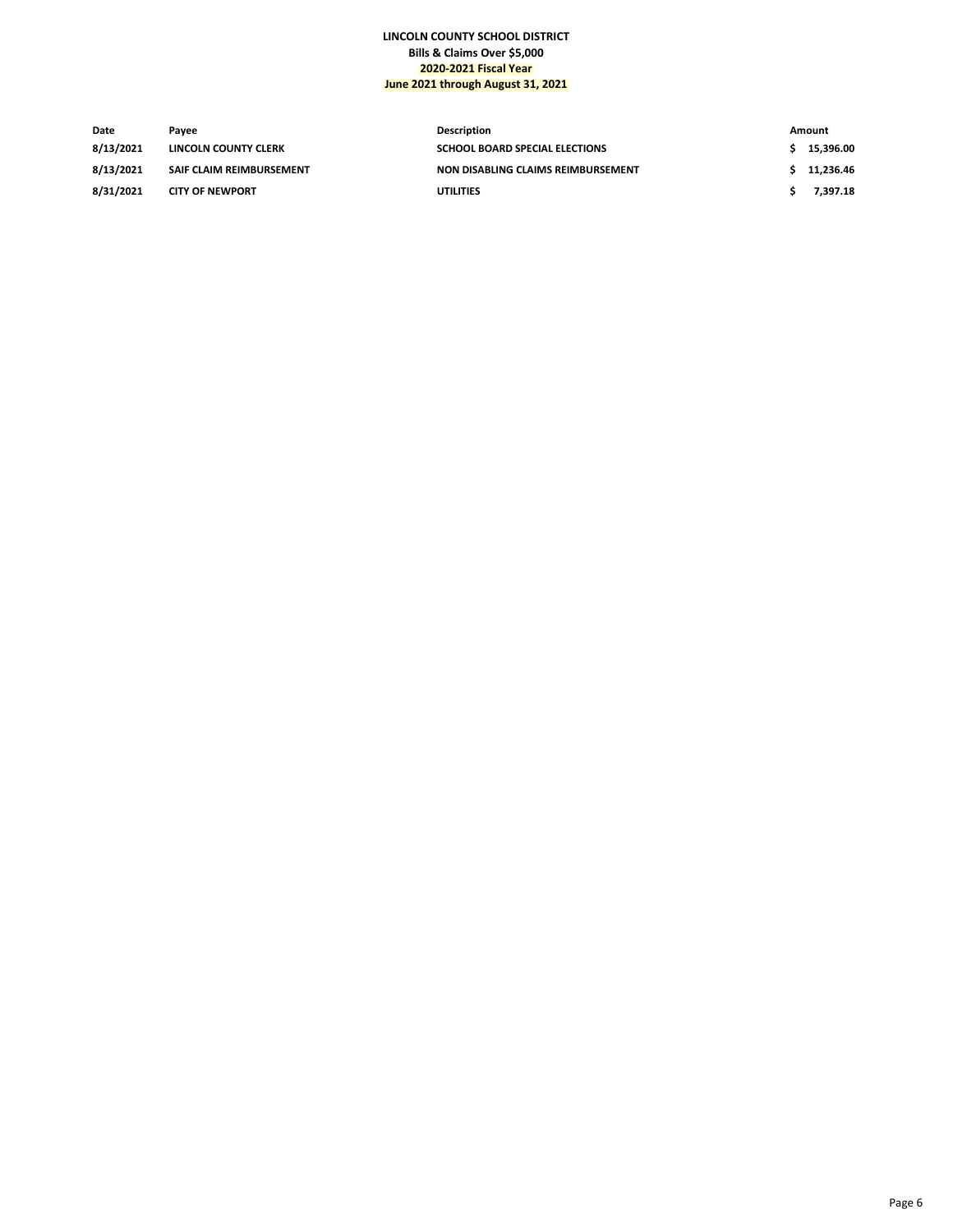## **LINCOLN COUNTY SCHOOL DISTRICT Bills & Claims Over \$5,000 2021-2022 Fiscal Year July 2021**

| Date      | Payee                                           | <b>Description</b>                                            |    | Amount       |
|-----------|-------------------------------------------------|---------------------------------------------------------------|----|--------------|
| 7/8/2021  | <b>BROWN &amp; BROWN NORTHWEST</b>              | <b>2021-22 SERVICES</b>                                       | Ś. | 36,016.00    |
| 7/8/2021  | CARRUTH COMPLIANCE CONSULTING, INC              | <b>2021-22 CONSULTING SERVICES</b>                            | \$ | 6,722.10     |
| 7/8/2021  | CLASSLINK, INC.                                 | DIGITAL APPS/CLASSROOM MANAGEMENT SOFTWARE                    | \$ | 17,481.25    |
| 7/8/2021  | <b>FRONTLINE EDUCATION</b>                      | <b>HR MANAGEMENT SOFTWARE</b>                                 |    | \$107,497.60 |
| 7/8/2021  | <b>INCIDENT IQ, LLC</b>                         | SOFTWARE LICENSE RENEWAL-TECH                                 | \$ | 15,215.00    |
| 7/8/2021  | <b>INTERNATIONAL BACCALAUREATE ORGANIZATION</b> | 2021-22 IB DIPLOMA ANNUAL FEE                                 | \$ | 11,650.00    |
| 7/8/2021  | <b>MAXIMUM FINISH LLC</b>                       | <b>FLOORING-TAHS</b>                                          | \$ | 35,315.00    |
| 7/8/2021  | <b>OETC</b>                                     | <b>ADOBE K-12 DISTRICT LICENSE</b>                            | \$ | 12,125.00    |
| 7/13/2021 | <b>MAXIMUM FINISH LLC</b>                       | <b>FLOORING-NHS CAFETERIA</b>                                 | \$ | 13,894.56    |
| 7/15/2021 | <b>DELL MARKETING, LP</b>                       | CHROMEBOOKS & LICENSES-COMPASS ONLINE SCHOOL                  | \$ | 31,718.00    |
| 7/15/2021 | <b>INDEPENDENT ACTUARIES</b>                    | <b>CONSULTING SERVICE</b>                                     | \$ | 7,000.00     |
| 7/15/2021 | SEESAW LEARNING, INC                            | K-6 CLASSROOM MANAGEMENT SOFTWARE                             | \$ | 12,870.00    |
| 7/15/2021 | SODEXO, INC & AFFILIATES (CUST)                 | <b>MONTHLY CONTRACT SERVICES</b>                              |    | \$151,489.40 |
| 7/15/2021 | <b>WOOZ FLOORING</b>                            | <b>FLOORING-TOES &amp; SCE</b>                                | \$ | 7,161.50     |
| 7/20/2021 | DH GOEBEL, ARCHITECT                            | ARCHITECTURAL SERVICES-ECC BUILDING                           | \$ | 16,542.00    |
| 7/22/2021 | <b>AMPLIFIED IT</b>                             | <b>GOOGLE CLASSROOM MANAGEMENT SOFTWARE</b>                   | Ś. | 13,956.00    |
| 7/22/2021 | <b>BROWN &amp; BROWN NORTHWEST</b>              | CYBER LIABILITY/DATA BREACH POLICY                            | \$ | 19,423.47    |
| 7/22/2021 | <b>COMMONLIT</b>                                | <b>GRADE 9-12 ASSESSMENT SOFTWARE &amp; PROF. DEVELOPMENT</b> | Ś. | 11,250.00    |
| 7/22/2021 | <b>EXPLORE LEARNING LLC</b>                     | REFLEX MATH LICENSE RENEWAL-ELEMENTARY                        | \$ | 17,793.00    |
| 7/22/2021 | <b>PACE</b>                                     | 2021-22 PROPERTY & CASUALTY INSURANCE                         |    | \$615,200.00 |
| 7/22/2021 | <b>TONKIN WILSONVILLE NISSAN</b>                | <b>TECH VAN</b>                                               | \$ | 21,235.81    |
| 7/27/2021 | <b>NORTHWEST NATURAL</b>                        | <b>UTILITIES</b>                                              | \$ | 7,562.37     |
| 7/29/2021 | <b>CITY OF NEWPORT</b>                          | <b>UTILITIES</b>                                              | \$ | 11,200.03    |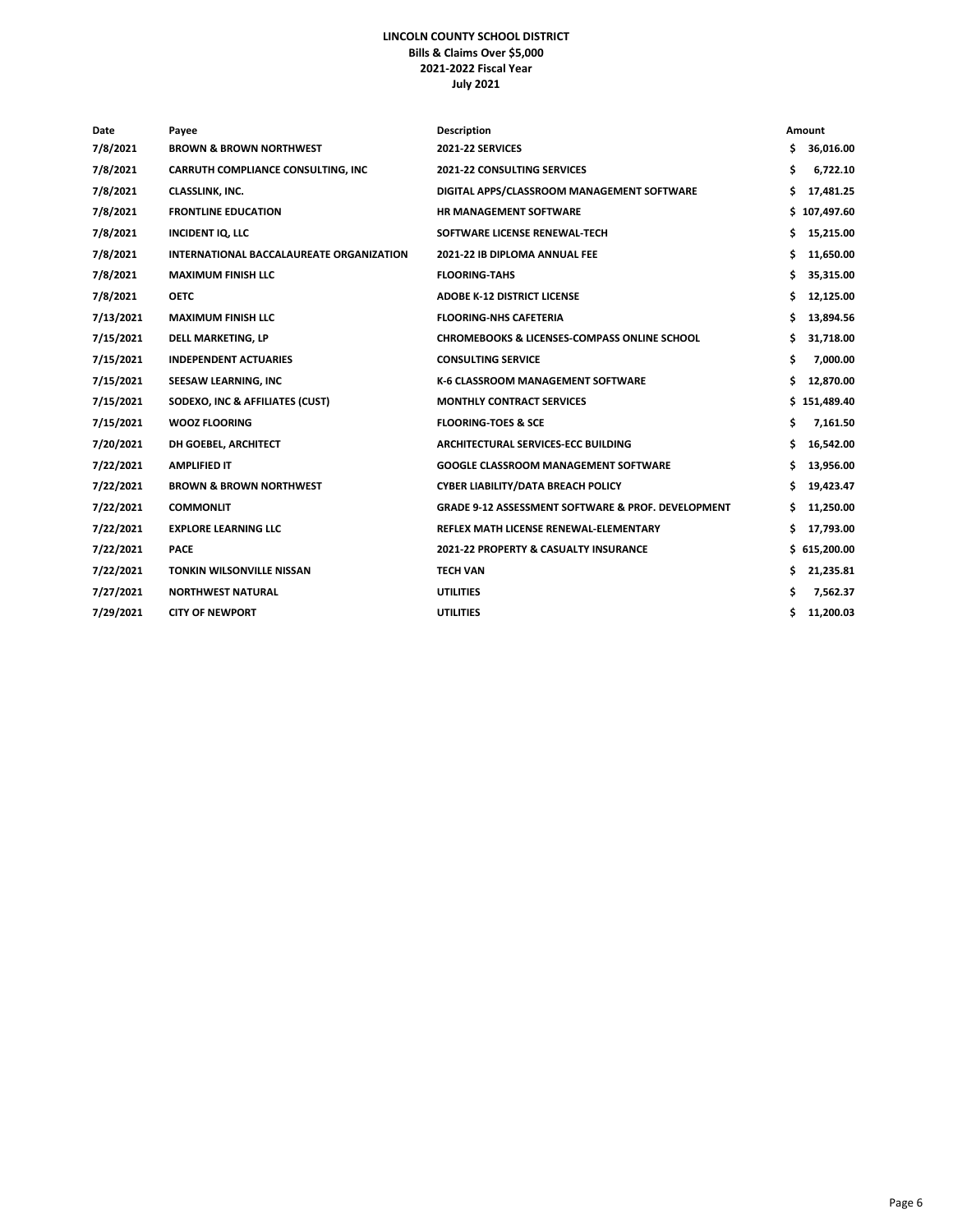## **LINCOLN COUNTY SCHOOL DISTRICT Bills & Claims Over \$5,000 2021-2022 Fiscal Year August 2021**

| Date      | Payee                                 | <b>Description</b>                                             |     | Amount       |
|-----------|---------------------------------------|----------------------------------------------------------------|-----|--------------|
| 8/2/2021  | <b>PACIFIC POWER</b>                  | <b>UTILITIES</b>                                               | \$  | 14,177.59    |
| 8/6/2021  | <b>APPLE INC.</b>                     | <b>MACBOOKS &amp; IPAD</b>                                     | s   | 31,064.00    |
| 8/6/2021  | <b>CURTIS RESTAURANT EQUIPMENT</b>    | <b>CONVECTION OVEN-TAEL</b>                                    | \$  | 9,752.00     |
| 8/6/2021  | DHS RECEIVING AND TRUST               | YOUTH TRANSITION PROGRAM GRANT MATCHING FUND                   | \$  | 27,236.22    |
| 8/6/2021  | <b>EDNETICS</b>                       | <b>MANAGED BROADBAND SERVICES</b>                              | \$  | 6,999.00     |
| 8/6/2021  | <b>IDEA PRINT WORKS, INC</b>          | <b>LOGO &amp; SPORTS TEAM APPAREL</b>                          | \$  | 5,898.20     |
| 8/6/2021  | <b>OMLID &amp; SWINNEY</b>            | FIRE SYSTEM INSPECTION & DESIGN-NHS                            | \$  | 9,956.00     |
| 8/6/2021  | <b>OREGON CABINETS</b>                | <b>CABINETS &amp; COUNTERTOPS-CVH &amp; NHS</b>                | \$  | 6,178.00     |
| 8/6/2021  | PLATT ELECTRIC SUPPLY                 | <b>VARIOUS SUPPLIES</b>                                        | \$  | 8,419.11     |
| 8/6/2021  | SODEXO, INC & AFFILIATES (CUST)       | <b>MONTHLY CONTRACT SERVICES</b>                               |     | \$158,245.84 |
| 8/6/2021  | THOMASKELLY SOFTWARE ASSOCIATES       | SOFTWARE SERVICES-21ST CENTURY LEARNING CENTER                 | \$  | 8,000.00     |
| 8/13/2021 | <b>AVID CENTER</b>                    | PROFESSIONAL DEVELOPMENT                                       | \$  | 5,950.00     |
| 8/13/2021 | <b>CARSON OIL COMPANY, INC</b>        | <b>BUS FLEET FUEL</b>                                          | \$  | 5,041.16     |
| 8/13/2021 | <b>COMMUNITY SERVICES CONSORTIUM</b>  | 2021-22 SSF PAYMENTS-JULY & AUGUST                             | \$  | 53,620.00    |
| 8/13/2021 | COSA                                  | PROFESSIONAL DEVELOPMENT FOR NEW ADMINISTRATORS                | \$  | 9,373.00     |
| 8/13/2021 | DELL MARKETING, LP                    | <b>LAPTOPS &amp; DOCKING STATIONS</b>                          | \$  | 18,468.44    |
| 8/13/2021 | <b>DSL BUILDERS, LLC</b>              | SEISMIC UPGRADES-OLE                                           |     | \$488,765.31 |
| 8/13/2021 | <b>EDDYVILLE CHARTER SCHOOL</b>       | 2021-22 SSF PAYMENTS-JULY & AUGUST                             |     | \$608,718.00 |
| 8/13/2021 | <b>OUTFRONT MEDIA GROUP LLC</b>       | <b>READER BOARD SERVICES-NHS</b>                               | \$  | 5,850.00     |
| 8/13/2021 | PLATT ELECTRIC SUPPLY                 | <b>VARIOUS SUPPLIES</b>                                        | \$  | 13,386.24    |
| 8/13/2021 | REMIND101, INC                        | <b>MESSAGING SOFTWARE</b>                                      | s   | 35,873.28    |
| 8/13/2021 | <b>RK CONSTRUCTION</b>                | LABOR & EQUIPMENT-NORTH AREA PROPERTY                          |     | \$122,000.00 |
| 8/13/2021 | SILETZ VALLEY CHARTER SCHOOL          | 2021-22 SSF PAYMENTS-JULY & AUGUST                             |     | \$502,783.00 |
| 8/13/2021 | <b>TOUCHMATH</b>                      | <b>MATH CURRICULUM-PRE K TO 1ST GRADE</b>                      | s   | 11,296.80    |
| 8/13/2021 | TRADENET LLC                          | FOUNDATION & SIDEWALK INSTALLATION-ECC, SLABS-CVH              | \$  | 36,500.00    |
| 8/13/2021 | <b>ZCS ENGINEERING INC</b>            | SEISMIC UPGRADES-OLE                                           | \$  | 18,240.00    |
| 8/16/2021 | NORTHWEST TEXTBOOK DEPOSITORY         | <b>READING &amp; LANGUAGE CURRICULUM</b>                       | \$  | 69,274.13    |
| 8/20/2021 | <b>AVID CENTER</b>                    | MEMBERSHIP DUES FOR ALL SCHOOLS                                | \$  | 40,364.00    |
| 8/20/2021 | <b>CAPC</b>                           | REMOVAL & DISPOSAL OF FLOOR TILE-TAEL                          | \$. | 9,800.00     |
| 8/20/2021 | <b>COMPRESSOR WORLD LLC</b>           | <b>AIR COMPRESSOR-TOHS</b>                                     | \$  | 7,766.21     |
| 8/20/2021 | <b>CURTIS RESTAURANT EQUIPMENT</b>    | <b>CONVECTION OVEN-TAHS</b>                                    | s   | 14,337.00    |
| 8/20/2021 | FIRST STUDENT, INC.                   | MONTHLY CONTRACT SERVICES-SUMMER SCHOOL (JULY)                 |     | \$124,612.19 |
| 8/20/2021 | <b>KELLER SUPPLY COMPANY</b>          | <b>VARIOUS SUPPLIES</b>                                        | \$  | 5,001.51     |
| 8/20/2021 | LAKESHORE LEARNING MATERIALS          | <b>TABLES-OLE</b>                                              | \$  | 11,244.20    |
| 8/20/2021 | <b>MACPHERSON, GINTNER &amp; DIAZ</b> | <b>LEGAL SERVICES</b>                                          | s   | 7,275.00     |
| 8/20/2021 | PACIFIC DIGITAL WORKS INC.            | DISTRICT INFORMATION MATERIAL-REGISTRATION & ATTENDANCE        | s   | 13,852.37    |
| 8/20/2021 | <b>PRO - ED</b>                       | <b>READING CURRICULUM</b>                                      | \$  | 7,810.00     |
| 8/20/2021 | <b>ROAD &amp; DRIVEWAY CO</b>         | EXCAVATOR, ROCK, & PREP FOR DRIVEWAY-NORTH AREA PROPERTY & YVE | \$  | 23,912.88    |
| 8/20/2021 | SODEXO, INC & AFFILIATES (CAFE)       | <b>SUMMER PROGRAM</b>                                          | \$  | 5,161.52     |
| 8/20/2021 | SODEXO, INC & AFFILIATES (CUST)       | <b>EXTRA CLEANING SERVICES</b>                                 | \$  | 7,204.03     |
| 8/20/2021 | ULTRASONIC EVENTS                     | SOUND SYSTEM REPAIRS & UPGRADES-NHS                            | \$  | 9,070.00     |
| 8/20/2021 | <b>WAXIE</b>                          | JANITORAL/CLEANING SUPPLIES                                    | \$  | 22,719.17    |
| 8/25/2021 | <b>NORTHWEST NATURAL</b>              | <b>UTILITIES</b>                                               | \$  | 5,161.60     |
| 8/27/2021 | <b>BARRELHEAD</b>                     | <b>VARIOUS SUPPLIES</b>                                        | s   | 5,163.60     |
| 8/27/2021 | <b>COASTAL REFRIGERATION AND AIR</b>  | WALK-IN FREEZER-WHS & REFRIGERATOR REPAIRS-NHS & YVE           | \$  | 18,390.00    |
| 8/27/2021 | <b>EDUPOINT EDUCATIONAL SYSTEMS</b>   | <b>SYNERGY SOFTWARE</b>                                        | \$. | 83,907.46    |
| 8/27/2021 | <b>HALLMARK RESORT NEWPORT</b>        | ALL ADMIN RETREAT                                              | \$  | 8,804.40     |
| 8/27/2021 | JERRY PRATER CONSTRUCTION, INC        | LABOR & MATERIALS FOR NEW MEMBRANE ROOF-ECC                    | \$  | 60,000.00    |
| 8/27/2021 | <b>MAXIMUM FINISH LLC</b>             | <b>FLOORING REPAIR &amp; INSTALL-TAHS</b>                      | \$  | 9,263.04     |
| 8/27/2021 | <b>NEWPORT FAB SHOP</b>               | KITCHEN COUTERTOP MODIFICATIONS-SCE                            | \$. | 5,486.00     |
|           |                                       |                                                                |     |              |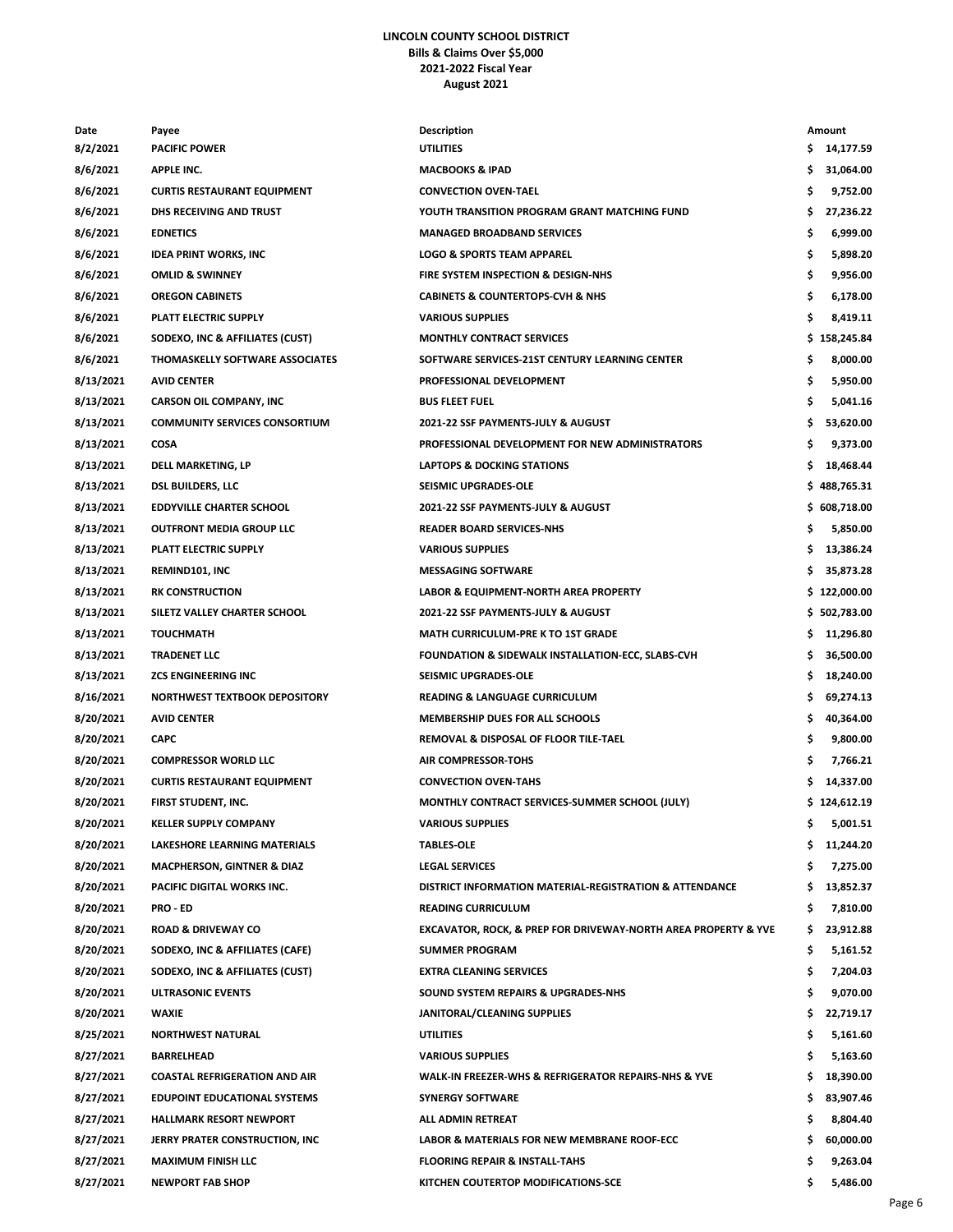## **LINCOLN COUNTY SCHOOL DISTRICT Bills & Claims Over \$5,000 2021-2022 Fiscal Year August 2021**

| Date      | Payee                                | <b>Description</b>                                  |     | Amount    |
|-----------|--------------------------------------|-----------------------------------------------------|-----|-----------|
| 8/27/2021 | <b>OFFICE DEPOT</b>                  | <b>VARIOUS SUPPLIES</b>                             | \$  | 5,253.22  |
| 8/27/2021 | <b>OREGON SCHOOL ACTIVITIES ASSN</b> | MEMBERSHIP DUES-TAHS, NHS, TOHS, & WHS              | \$  | 7,813.00  |
| 8/27/2021 | <b>OSBA</b>                          | <b>MEMBERSHIP DUES &amp; SUBSCRIPTIONS</b>          | \$  | 9,855.00  |
| 8/27/2021 | PAULY, ROGERS AND CO., P.C.          | JUNE 2021 AUDIT                                     | \$  | 11,270.00 |
| 8/27/2021 | PDK INTERNATIONAL, INC.              | PROFESSIONAL DEVLOPMENT                             | \$  | 19,500.00 |
| 8/27/2021 | <b>RESEARCH PRESS CO</b>             | <b>SPED CURRICULUM</b>                              | \$  | 6,861.77  |
| 8/27/2021 | <b>SCHOOL OUTFITTERS</b>             | DESKS-YVE AND WHITEBOARD-OLE                        | \$  | 7,240.70  |
| 8/27/2021 | STAND FOR CHILDREN LEADERSHIP CENTER | HIGH SCHOOL SUCCESS SERVICES-TAHS, NHS, TOHS, & WHS | \$  | 40,000.00 |
| 8/27/2021 | <b>WOOZ FLOORING</b>                 | <b>FLOORING-NHS &amp; TAEL</b>                      | \$  | 5,666.50  |
| 8/27/2021 | <b>ZOOM VIDEO COMMUNICATIONS</b>     | <b>ANNUAL SOFTWARE LICENSE</b>                      | \$  | 13,841.10 |
| 8/30/2021 | <b>POWER FORD - LINCOLN CITY</b>     | FORD TRANSIT VAN-TAHS CULINARY PROGRAM              | \$  | 36,200.38 |
| 8/31/2021 | <b>AMAZON</b>                        | <b>VARIOUS SUPPLIES</b>                             | \$. | 24,698.25 |
| 8/31/2021 | <b>CENTRAL LINCOLN PUD</b>           | <b>UTILITIES</b>                                    | \$  | 30,014.60 |
| 8/31/2021 | <b>CENTURYLINK (Q)</b>               | <b>PHONE SERVICE</b>                                | \$  | 5,645.97  |
| 8/31/2021 | <b>CITY OF LINCOLN CITY UTILITY</b>  | <b>UTILITIES</b>                                    | \$  | 6,068.12  |
| 8/31/2021 | <b>CITY OF TOLEDO</b>                | <b>UTILITIES</b>                                    | \$  | 9,184.61  |
| 8/31/2021 | <b>PACIFIC POWER</b>                 | <b>UTILITIES</b>                                    | Ś   | 13,819.57 |
| 8/31/2021 | <b>THOMPSON SANITARY SERVICE</b>     | <b>GARBAGE DISPOSAL</b>                             | \$  | 5,793.54  |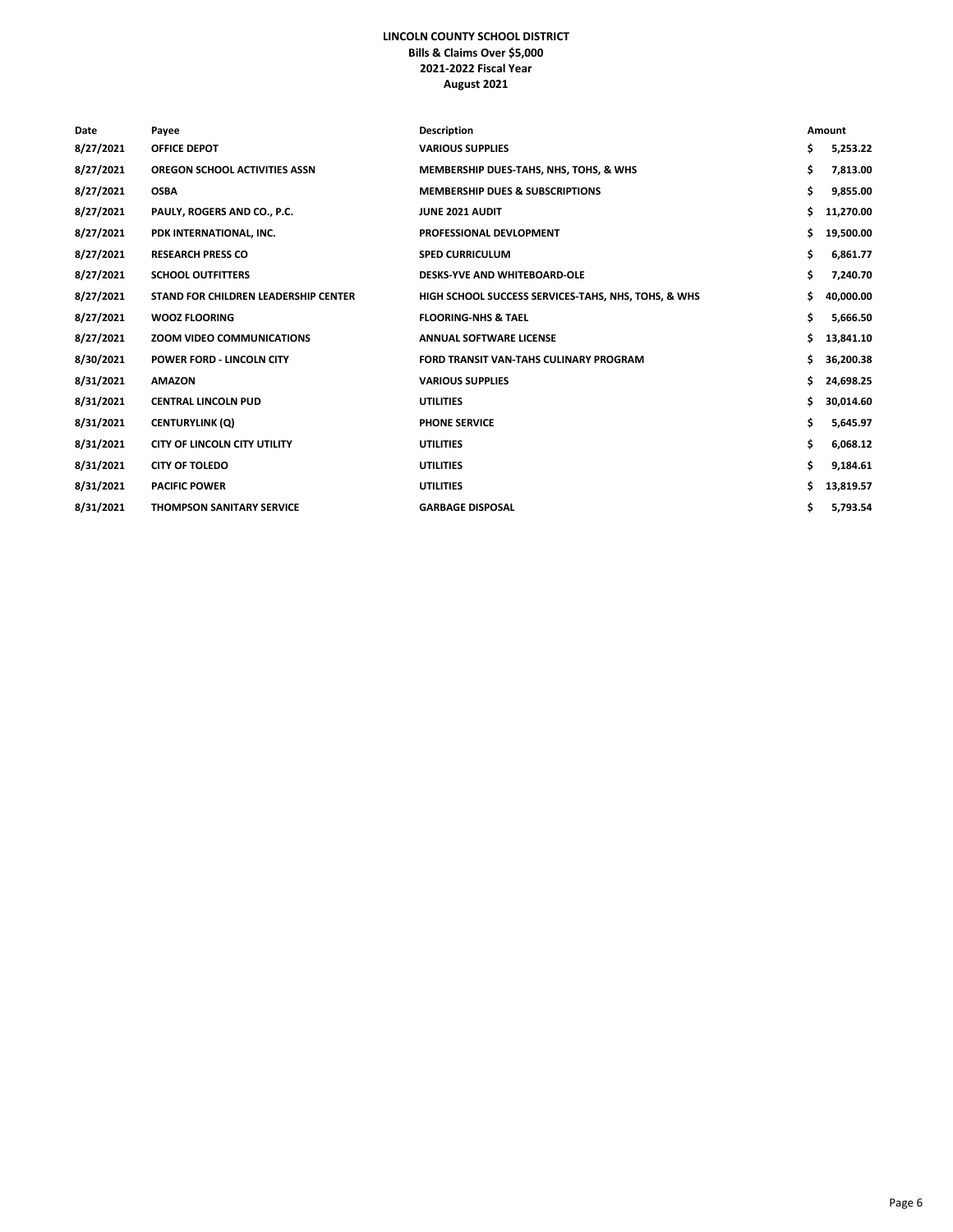## **LINCOLN COUNTY SCHOOL DISTRICT INVESTMENT REPORT July 2021**

**Beginning Investment Balance 7/1/2021**

| <b>Local Government Investment Pool</b>                       |                       | \$                    | 24,256,721.56                |
|---------------------------------------------------------------|-----------------------|-----------------------|------------------------------|
| <b>Oregon Coast Bank</b>                                      |                       |                       | 3,647,690.72                 |
| Oregon Coast Bank - 12 mos. TCD .50% APY                      |                       |                       | 46,044.06                    |
| Oregon Coast Bank - 13 mos. TCD F331 1.66% APY                |                       | ५<br>१<br>१<br>१<br>१ | 375,729.70                   |
| <b>Total Beginning Balance Investments</b>                    |                       |                       | 28,326,186.04                |
| <b>Additions:</b>                                             |                       |                       |                              |
| <b>Local Government Investment Pool</b>                       |                       | \$                    | 2,432,711.54                 |
| <b>Oregon Coast Bank</b>                                      |                       |                       | 8,654,597.74                 |
| Oregon Coast Bank - 12 mos. TCD .50% APY                      |                       |                       | 40.18                        |
| Oregon Coast Bank - 13 mos. TCD F331 1.66% APY                |                       |                       |                              |
| <b>Total Additions</b>                                        |                       | $\frac{6}{5}$         | 11,087,349.46                |
| <b>Reductions:</b><br><b>Local Government Investment Pool</b> |                       |                       |                              |
| <b>Oregon Coast Bank</b>                                      |                       | \$                    | 5,000,000.05<br>1,750,000.00 |
| Oregon Coast Bank - 12 mos. TCD .50% APY                      |                       | s<br>\$<br>\$         |                              |
| Oregon Coast Bank - 13 mos. TCD F331 1.66% APY                |                       |                       |                              |
| <b>Total Reductions</b>                                       |                       |                       | 6,750,000.05                 |
|                                                               |                       |                       |                              |
| Ending Investment Balances 7/31/2021                          |                       |                       |                              |
| <b>Local Government Investment Pool</b>                       |                       | \$                    | 21,689,433.05                |
| <b>Oregon Coast Bank</b>                                      |                       | $\frac{1}{2}$         | 10,552,288.46                |
| Oregon Coast Bank - 12 mos. TCD .50% APY                      |                       |                       | 46,084.24                    |
| Oregon Coast Bank - 13 mos. TCD F331 1.66% APY                |                       |                       | 375,729.70                   |
| <b>Total Investments</b>                                      |                       |                       | 32,663,535.45                |
|                                                               |                       |                       |                              |
|                                                               | <b>Interest Rates</b> |                       |                              |
|                                                               | May                   | June                  | July                         |

**LGIP 0.60% 0.60% 0.60% Oregon Coast Bank 0.65% 0.65% 0.65%**